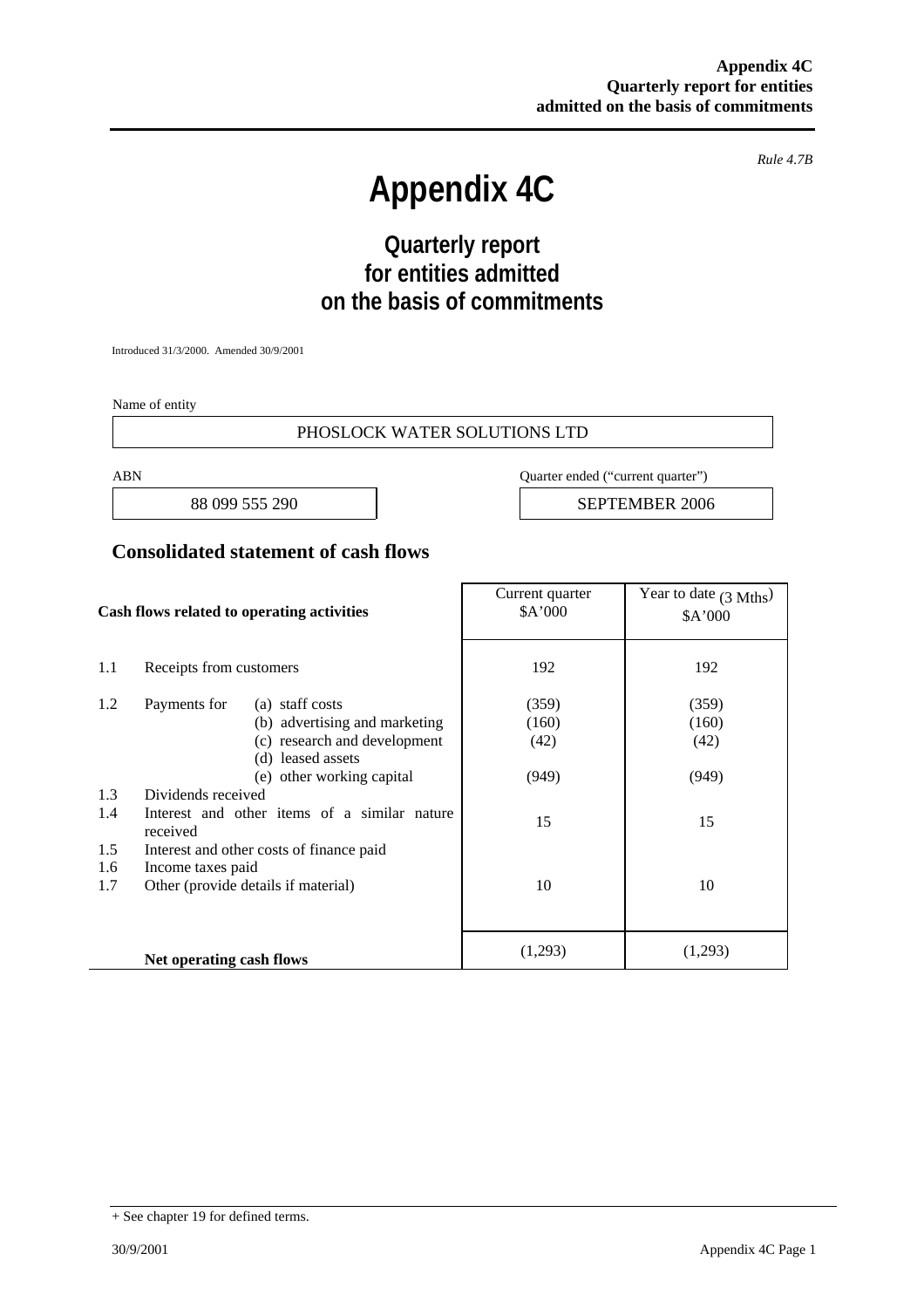|                                              |                                                                                                                                                                                                                                                 | Current quarter<br>\$A'000 | Year to date $(3 \text{ Mths})$<br>\$A'000 |
|----------------------------------------------|-------------------------------------------------------------------------------------------------------------------------------------------------------------------------------------------------------------------------------------------------|----------------------------|--------------------------------------------|
| 1.8                                          | Net operating cash flows (carried forward)                                                                                                                                                                                                      | (1,293)                    | (1,293)                                    |
| 1.9                                          | Cash flows related to investing activities<br>Payment for acquisition of:<br>(a) businesses (item 5)<br>(b) equity investments<br>(c) intellectual property<br>(d) physical non-current assets<br>(e) other non-current assets                  | (62)<br>(206)              | (62)<br>(206)                              |
| 1.10                                         | Proceeds from disposal of:<br>(a) businesses (item 5)<br>(b) equity investments<br>(c) intellectual property<br>(d) physical non-current assets<br>(e) other non-current assets                                                                 | 400                        | 400                                        |
| 1.11<br>1.12<br>1.13                         | Loans to other entities<br>Loans repaid by other entities<br>Other (provide details if material)                                                                                                                                                |                            |                                            |
|                                              | Net investing cash flows                                                                                                                                                                                                                        | 132                        | 132                                        |
| 1.14                                         | Total operating and investing cash flows                                                                                                                                                                                                        | (1,161)                    | (1,161)                                    |
| 1.15<br>1.16<br>1.17<br>1.18<br>1.19<br>1.20 | Cash flows related to financing activities<br>Proceeds from issues of shares, options, etc.<br>Proceeds from sale of forfeited shares<br>Proceeds from borrowings<br>Repayment of borrowings<br>Dividends paid<br>Other – Capital raising costs |                            |                                            |
|                                              | Net financing cash flows                                                                                                                                                                                                                        |                            |                                            |
|                                              | Net increase (decrease) in cash held                                                                                                                                                                                                            | (1,161)                    | (1,161)                                    |
| 1.21<br>1.22                                 | Cash at beginning of quarter/year to date<br>Exchange rate adjustments                                                                                                                                                                          | 2,078                      | 2078<br>$\frac{1}{2}$                      |
| 1.23                                         | Cash at end of quarter                                                                                                                                                                                                                          | 917                        | 917                                        |

<sup>+</sup> See chapter 19 for defined terms.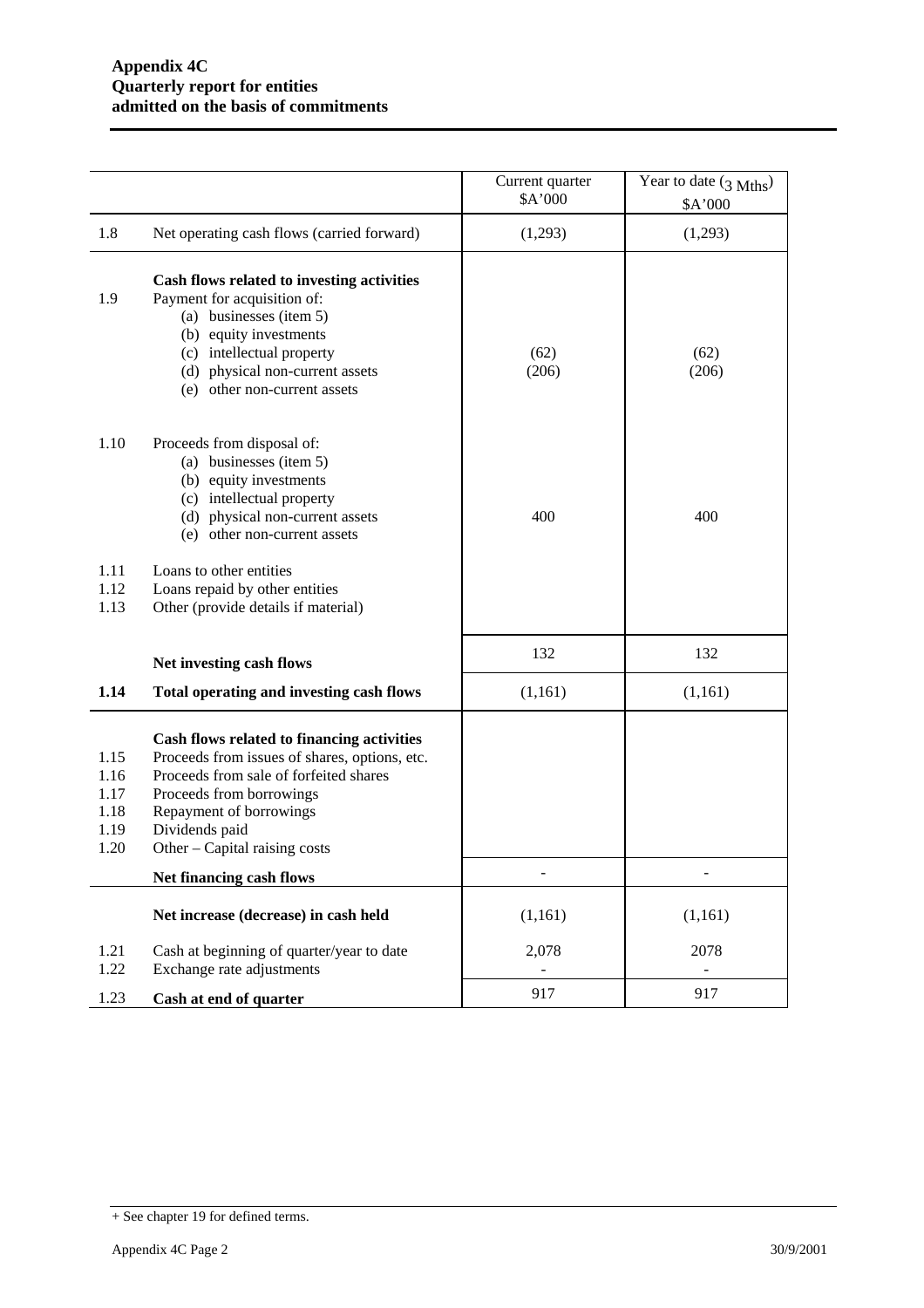### **Payments to directors of the entity and associates of the directors Payments to related entities of the entity and associates of the related entities**

|      |                                                                  | Current quarter<br>\$A'000 |
|------|------------------------------------------------------------------|----------------------------|
| 1.24 | Aggregate amount of payments to the parties included in item 1.2 | 135                        |
| 1.25 | Aggregate amount of loans to the parties included in item 1.11   |                            |
| 1.26 | Explanation necessary for an understanding of the transactions   |                            |

During the period \$112,750 was paid as Executive Director salaries and \$22,500 paid as Directors fees

### **Non-cash financing and investing activities**

- 2.1 Details of financing and investing transactions which have had a material effect on consolidated assets and liabilities but did not involve cash flows
- 2.2 Details of outlays made by other entities to establish or increase their share in businesses in which the reporting entity has an interest

### **Financing facilities available**

*Add notes as necessary for an understanding of the position. (See AASB 1026 paragraph 12.2).* 

|    |                             | Amount available<br>A'000 | Amount used<br>\$A'000 |
|----|-----------------------------|---------------------------|------------------------|
|    | Loan facilities             |                           | -                      |
| 30 | Credit standby arrangements |                           | -                      |

<sup>+</sup> See chapter 19 for defined terms.